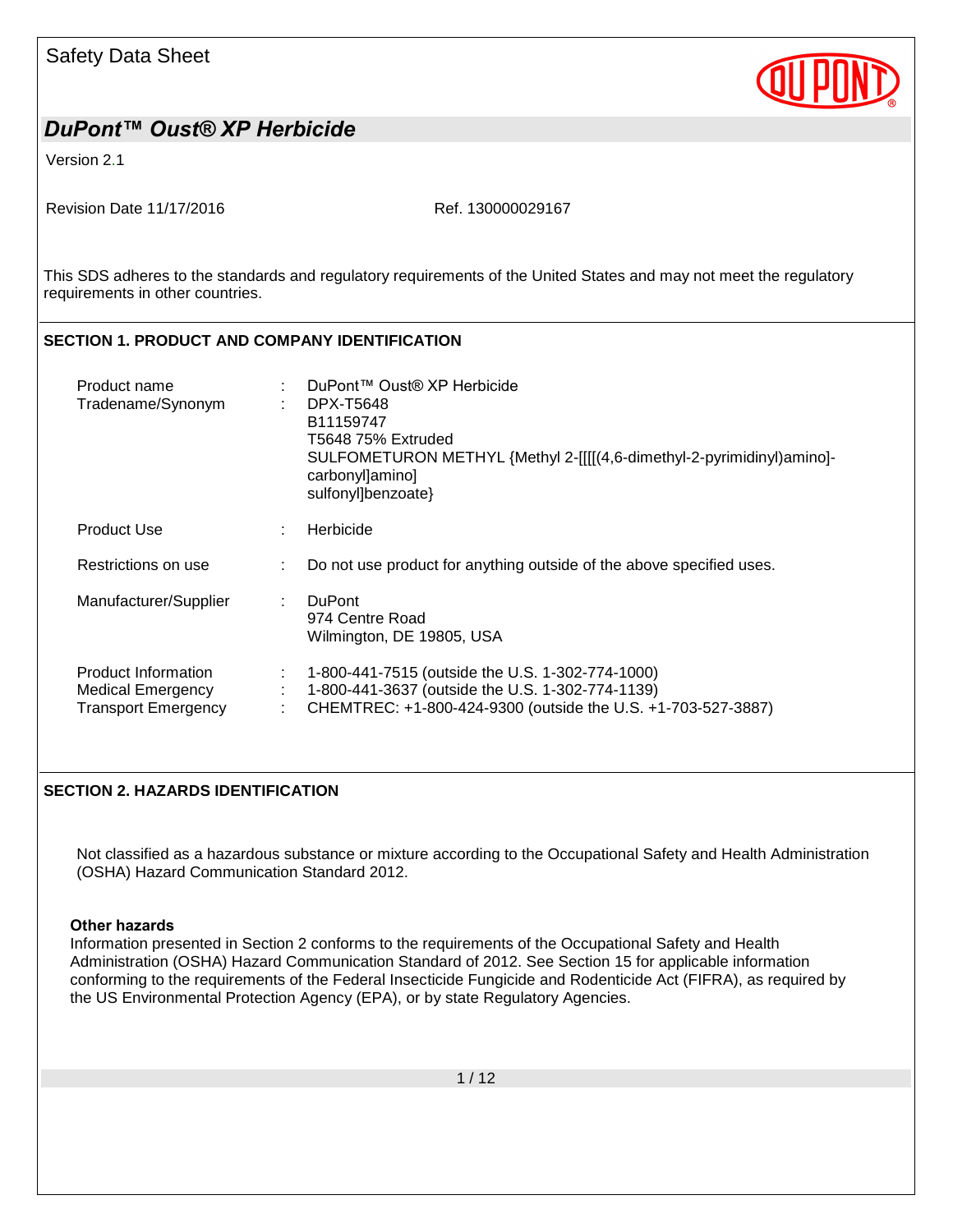

Version 2.1

Revision Date 11/17/2016 Ref. 130000029167

#### **SECTION 3. COMPOSITION/INFORMATION ON INGREDIENTS**

| Component                         | CAS-No.    | Concentration |
|-----------------------------------|------------|---------------|
| Sulfometuron methyl               | 74222-97-2 | 75 %          |
| Trisodium phosphate dodecahydrate | 10101-89-0 | $1 - 5%$      |
| Modified Lingin Sulfonate Salt    |            | $1 - 5%$      |
| Other Ingredients                 |            | 15 - 23 %     |

The specific chemical identity and/or exact percentage (concentration) of composition has been withheld as a trade secret.

#### **SECTION 4. FIRST AID MEASURES**

| General advice | : Have the product container or label with you when calling a poison control<br>center or doctor, or going for treatment.<br>For medical emergencies involving this product, call toll free 1-800-441-3637.<br>See Label for Additional Precautions and Directions for Use.<br>Information presented in Section 4 conforms to the requirements of the<br>Occupational Safety and Health Administration (OSHA) Hazard Communication<br>Standard of 2012. See Section 15 for applicable information conforming to the<br>requirements of the Federal Insecticide Fungicide and Rodenticide Act (FIFRA),<br>as required by the US Environmental Protection Agency (EPA), or by state<br>Regulatory Agencies. |
|----------------|-----------------------------------------------------------------------------------------------------------------------------------------------------------------------------------------------------------------------------------------------------------------------------------------------------------------------------------------------------------------------------------------------------------------------------------------------------------------------------------------------------------------------------------------------------------------------------------------------------------------------------------------------------------------------------------------------------------|
| Inhalation     | : No specific intervention is indicated as the compound is not likely to be<br>hazardous. Consult a physician if necessary.                                                                                                                                                                                                                                                                                                                                                                                                                                                                                                                                                                               |
|                | 2/12                                                                                                                                                                                                                                                                                                                                                                                                                                                                                                                                                                                                                                                                                                      |
|                |                                                                                                                                                                                                                                                                                                                                                                                                                                                                                                                                                                                                                                                                                                           |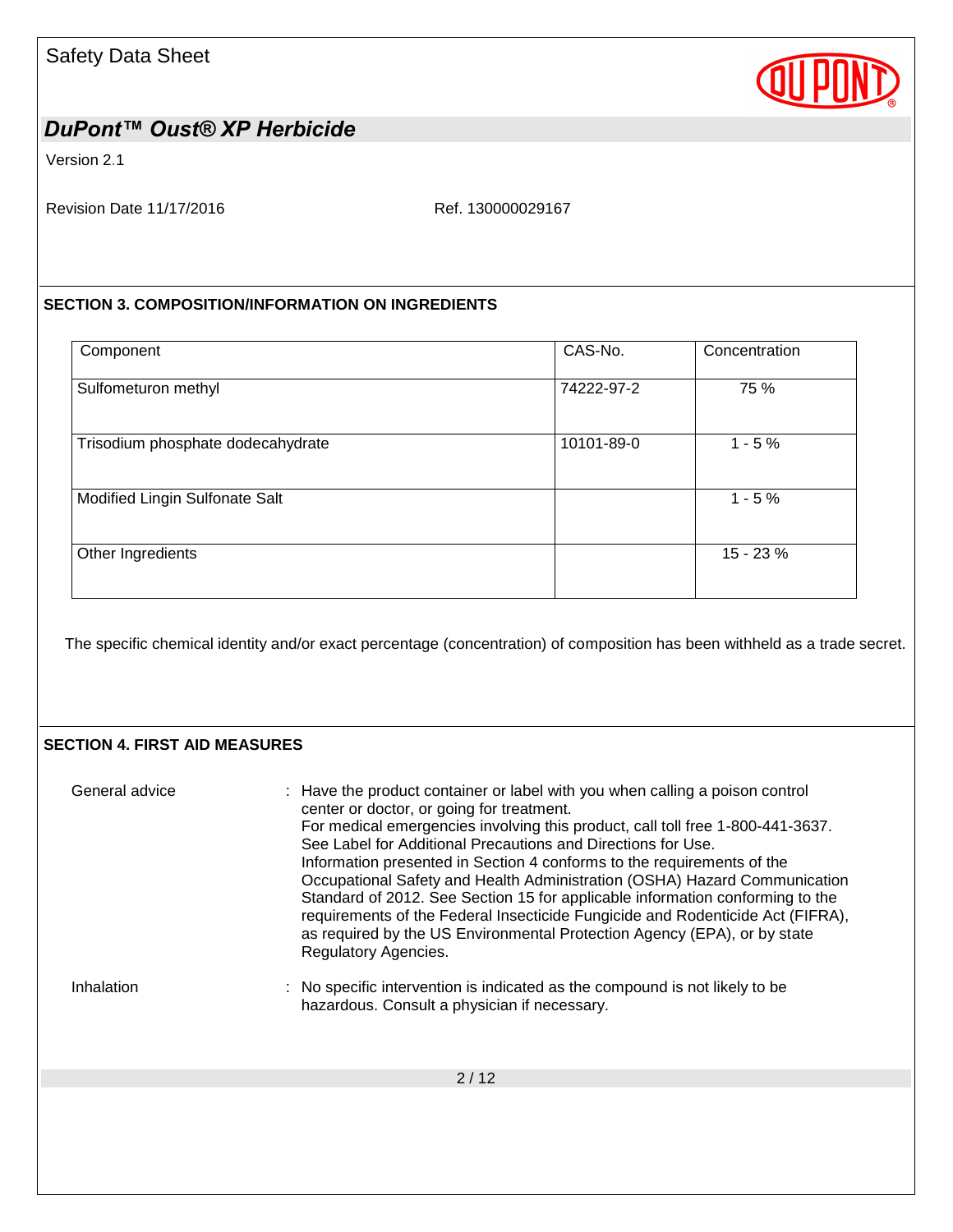# OU

# *DuPont™ Oust® XP Herbicide*

Version 2.1

| <b>Revision Date 11/17/2016</b>                          | Ref. 130000029167                                                                                                                                                                                                                     |
|----------------------------------------------------------|---------------------------------------------------------------------------------------------------------------------------------------------------------------------------------------------------------------------------------------|
| Skin contact                                             | : The material is not likely to be hazardous by skin contact, but cleaning the skin<br>after use is advisable. Consult a physician if necessary.                                                                                      |
| Eye contact                                              | : Hold eye open and rinse slowly and gently with water for 15-20 minutes.<br>Remove contact lenses, if present, after the first 5 minutes, then continue<br>rinsing eye. Call a poison control center or doctor for treatment advice. |
| Ingestion                                                | : No specific intervention is indicated as the compound is not likely to be<br>hazardous. Consult a physician if necessary.                                                                                                           |
| Most important<br>symptoms/effects, acute<br>and delayed | : No applicable data available.                                                                                                                                                                                                       |
| Protection of first-aiders                               | : No applicable data available.                                                                                                                                                                                                       |
| Notes to physician                                       | : No applicable data available.                                                                                                                                                                                                       |
| <b>SECTION 5. FIREFIGHTING MEASURES</b>                  |                                                                                                                                                                                                                                       |
| Suitable extinguishing media                             | : Water spray, Dry chemical, Foam, Carbon dioxide (CO2)                                                                                                                                                                               |

|                                                  | $\ldots$ . There is opter, by other meeting equity consent along $\sigma = \sigma$                                                                                                                                            |
|--------------------------------------------------|-------------------------------------------------------------------------------------------------------------------------------------------------------------------------------------------------------------------------------|
| Unsuitable extinguishing<br>media                | : High volume water jet, (contamination risk)                                                                                                                                                                                 |
| Specific hazards                                 | : No applicable data available.                                                                                                                                                                                               |
| Special protective equipment<br>for firefighters | : Wear full protective clothing and self-contained breathing apparatus.                                                                                                                                                       |
| Further information                              | (on small fires) If area is heavily exposed to fire and if conditions permit, let<br>t.<br>fire burn itself out since water may increase the area contaminated. Cool<br>containers/tanks with water spray.<br>Control Runoff. |

### **SECTION 6. ACCIDENTAL RELEASE MEASURES**

NOTE: Review FIRE FIGHTING MEASURES and HANDLING (PERSONNEL) sections before proceeding with clean-up. Use appropriate PERSONAL PROTECTIVE EQUIPMENT during clean-up.

| Safeguards (Personnel) | : Evacuate personnel, thoroughly ventilate area, use self-contained breathing |
|------------------------|-------------------------------------------------------------------------------|
|                        | apparatus. Use personal protective equipment.                                 |

3 / 12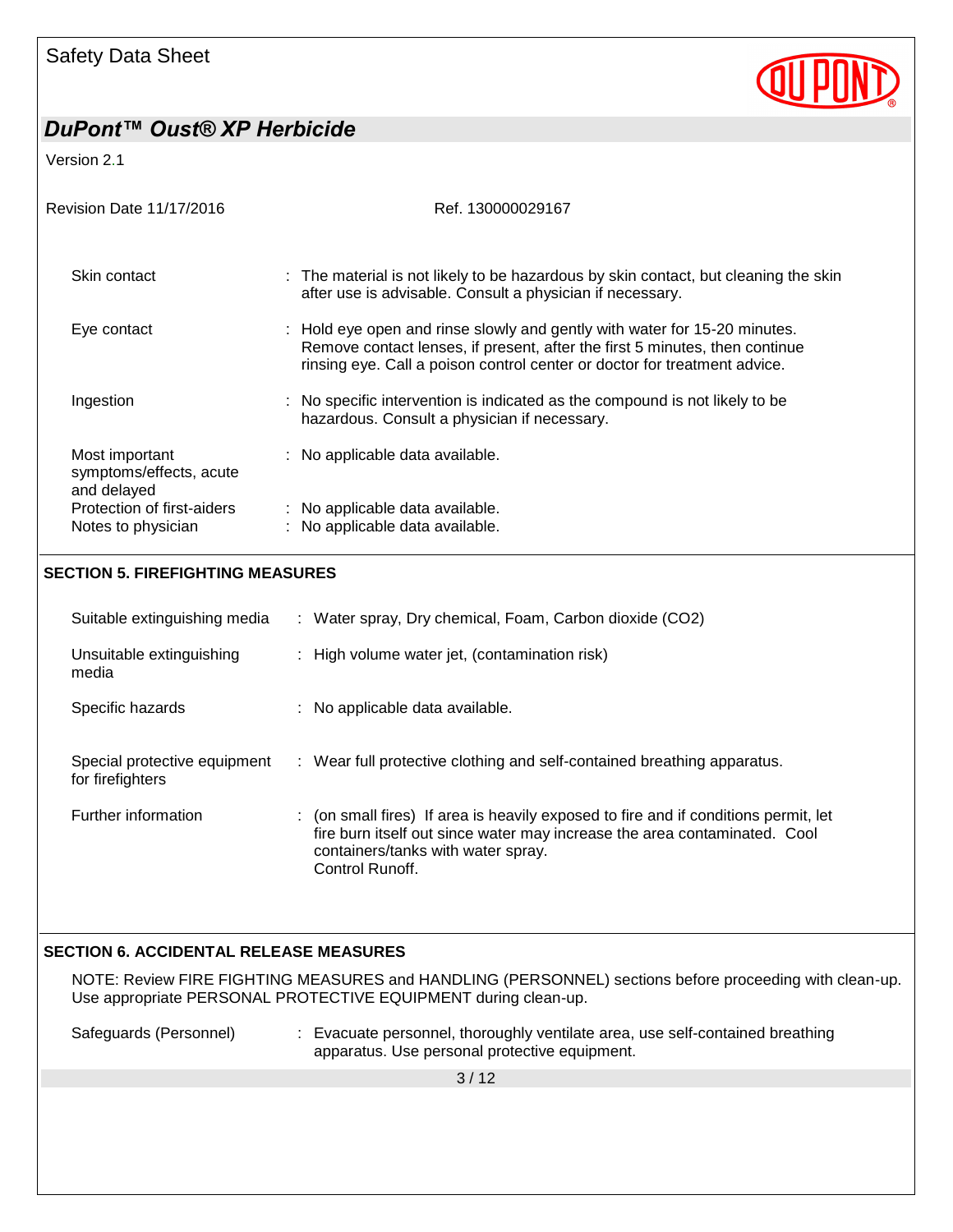

Version 2.1

| <b>Revision Date 11/17/2016</b>                         | Ref. 130000029167                                                                                                                                                                                                                                                                                                                                                                                              |
|---------------------------------------------------------|----------------------------------------------------------------------------------------------------------------------------------------------------------------------------------------------------------------------------------------------------------------------------------------------------------------------------------------------------------------------------------------------------------------|
| Environmental precautions                               | : Prevent material from entering sewers, waterways, or low areas.                                                                                                                                                                                                                                                                                                                                              |
|                                                         |                                                                                                                                                                                                                                                                                                                                                                                                                |
| Spill Cleanup                                           | : Sweep up and shovel into suitable containers for disposal.                                                                                                                                                                                                                                                                                                                                                   |
| Accidental Release Measures                             | : Never return spills in original containers for re-use. Dispose of in accordance<br>with local regulations.                                                                                                                                                                                                                                                                                                   |
|                                                         |                                                                                                                                                                                                                                                                                                                                                                                                                |
| <b>SECTION 7. HANDLING AND STORAGE</b>                  |                                                                                                                                                                                                                                                                                                                                                                                                                |
| Handling (Personnel)                                    | : Wash hands thoroughly with soap and water after handling and before eating,<br>drinking, chewing gum, using tobacco, or using the toilet. Remove<br>clothing/PPE immediately if material gets inside. Wash thoroughly and put on<br>clean clothing. Remove personal protective equipment immediately after<br>handling this product. As soon as possible, wash thoroughly and change into<br>clean clothing. |
| Handling (Physical Aspects)                             | : Keep away from heat and sources of ignition. Under severe dusting<br>conditions, this material may form explosive mixtures in air.                                                                                                                                                                                                                                                                           |
| Dust explosion class<br>Storage                         | : No applicable data available.<br>Do not contaminate water, other pesticides, fertilizer, food or feed in storage.<br>Store in original container. Keep tightly closed in a dry, cool and well-<br>ventilated place. Keep out of the reach of children.                                                                                                                                                       |
| Storage period                                          | : No applicable data available.                                                                                                                                                                                                                                                                                                                                                                                |
| Storage temperature                                     | : No applicable data available.                                                                                                                                                                                                                                                                                                                                                                                |
| <b>SECTION 8. EXPOSURE CONTROLS/PERSONAL PROTECTION</b> |                                                                                                                                                                                                                                                                                                                                                                                                                |
| <b>Engineering controls</b>                             | : Use only with adequate ventilation. When handlers use closed systems,<br>enclosed cabs, or aircraft in a manner that meets the requirements listed in                                                                                                                                                                                                                                                        |

4 / 12 the Worker Protection Standard (WPS) for agricultural pesticides [40 CFR 170.240 (d)(4-6)], the handler PPE requirements may be reduced or modified as specified in the WPS. Information presented in Section 8 conforms to the requirements of the Occupational Safety and Health Administration (OSHA) Hazard Communication Standard of 2012. See Section 15 for applicable information conforming to the requirements of the Federal Insecticide Fungicide and Rodenticide Act (FIFRA), as required by the US Environmental Protection Agency (EPA), or by state Regulatory Agencies.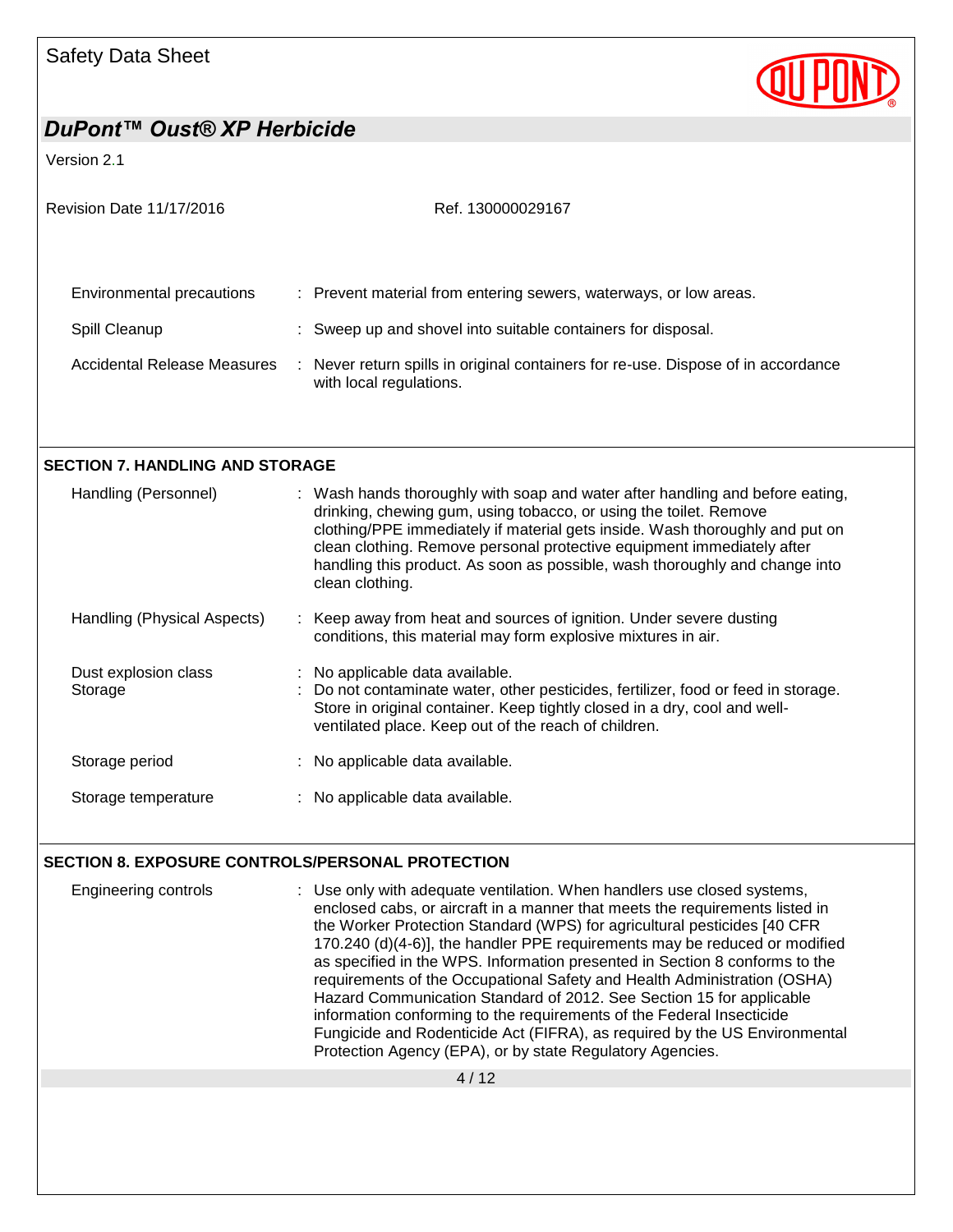

Version 2.1

| Revision Date 11/17/2016                                             |                                                   | Ref. 130000029167                                                                                                                     |                                                                                                                                                                                                                       |
|----------------------------------------------------------------------|---------------------------------------------------|---------------------------------------------------------------------------------------------------------------------------------------|-----------------------------------------------------------------------------------------------------------------------------------------------------------------------------------------------------------------------|
| Personal protective equipment<br>Skin and body protection            | Shoes plus socks<br>Coveralls<br>Shoes plus socks | : Applicators and other handlers must wear:<br>Long sleeved shirt and long pants<br>been treated, such as plants, soil, or water, is: | PPE required for early entry to treated areas that is permitted under the<br>Worker Protection Standard and that involves contact with anything that has<br>Chemical resistant gloves made of any waterproof material |
| Protective measures                                                  |                                                   | wash PPE separately from other laundry.                                                                                               | : Follow manufacturer's instructions for cleaning/maintaining PPE. If no such<br>instructions for washables exist, use detergent and hot water. Keep and                                                              |
| <b>Exposure Guidelines</b><br><b>Exposure Limit Values</b>           |                                                   |                                                                                                                                       |                                                                                                                                                                                                                       |
| Sulfometuron methyl<br><b>TLV</b>                                    | (ACGIH)                                           | $5 \text{ mg/m}$ 3                                                                                                                    | <b>TWA</b>                                                                                                                                                                                                            |
| AEL *                                                                | (DuPont)                                          | 10 mg/m3                                                                                                                              | 8 & 12 hr. TWA                                                                                                                                                                                                        |
| Trisodium phosphate dodecahydrate<br>No applicable data available.   |                                                   |                                                                                                                                       |                                                                                                                                                                                                                       |
| Modified Lingin Sulfonate Salt<br>No applicable data available.      |                                                   |                                                                                                                                       |                                                                                                                                                                                                                       |
| lower than the AEL are in effect, such limits shall take precedence. |                                                   |                                                                                                                                       | * AEL is DuPont's Acceptable Exposure Limit. Where governmentally imposed occupational exposure limits which are                                                                                                      |
| <b>SECTION 9. PHYSICAL AND CHEMICAL PROPERTIES</b>                   |                                                   |                                                                                                                                       |                                                                                                                                                                                                                       |
|                                                                      |                                                   | 5/12                                                                                                                                  |                                                                                                                                                                                                                       |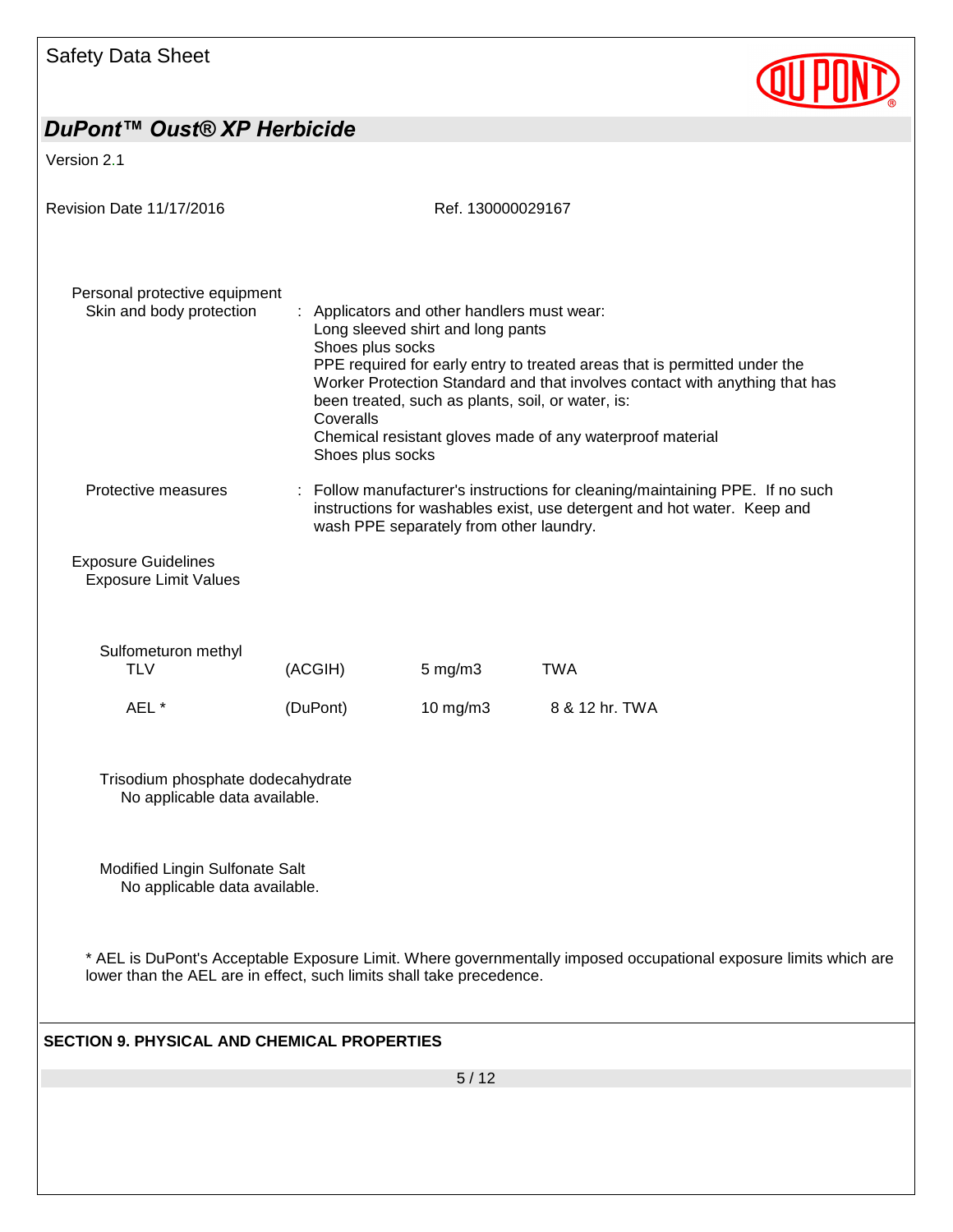

Version 2.1

| Revision Date 11/17/2016                      | Ref. 130000029167                                       |
|-----------------------------------------------|---------------------------------------------------------|
| Appearance<br>Physical state<br>Form<br>Color | solid<br>solid, dry, free flowing granules<br>off-white |
| Odor                                          | none                                                    |
| Odor threshold                                | No applicable data available.                           |
| pH                                            | no data available                                       |
| Melting point/range                           | No applicable data available.                           |
| Boiling point/boiling range                   | No applicable data available.                           |
| Flash point                                   | Not applicable                                          |
| Evaporation rate                              | No applicable data available.                           |
| Flammability (solid, gas)                     | Does not sustain combustion.                            |
| Upper explosion limit                         | Not available for this mixture.                         |
| Lower explosion limit                         | $0.092$ g/l<br>÷                                        |
| Vapour Pressure                               | No applicable data available.                           |
| Vapour density                                | No applicable data available.                           |
| Specific gravity (Relative<br>density)        | 1.228                                                   |
| <b>Bulk density</b><br><b>Bulk density</b>    | packed<br>loose                                         |
| Water solubility                              | dispersible                                             |
| Solubility(ies)                               | No applicable data available.                           |
| Partition coefficient: n-<br>octanol/water    | No applicable data available.                           |
| Auto-ignition temperature                     | No applicable data available.<br>÷                      |
|                                               |                                                         |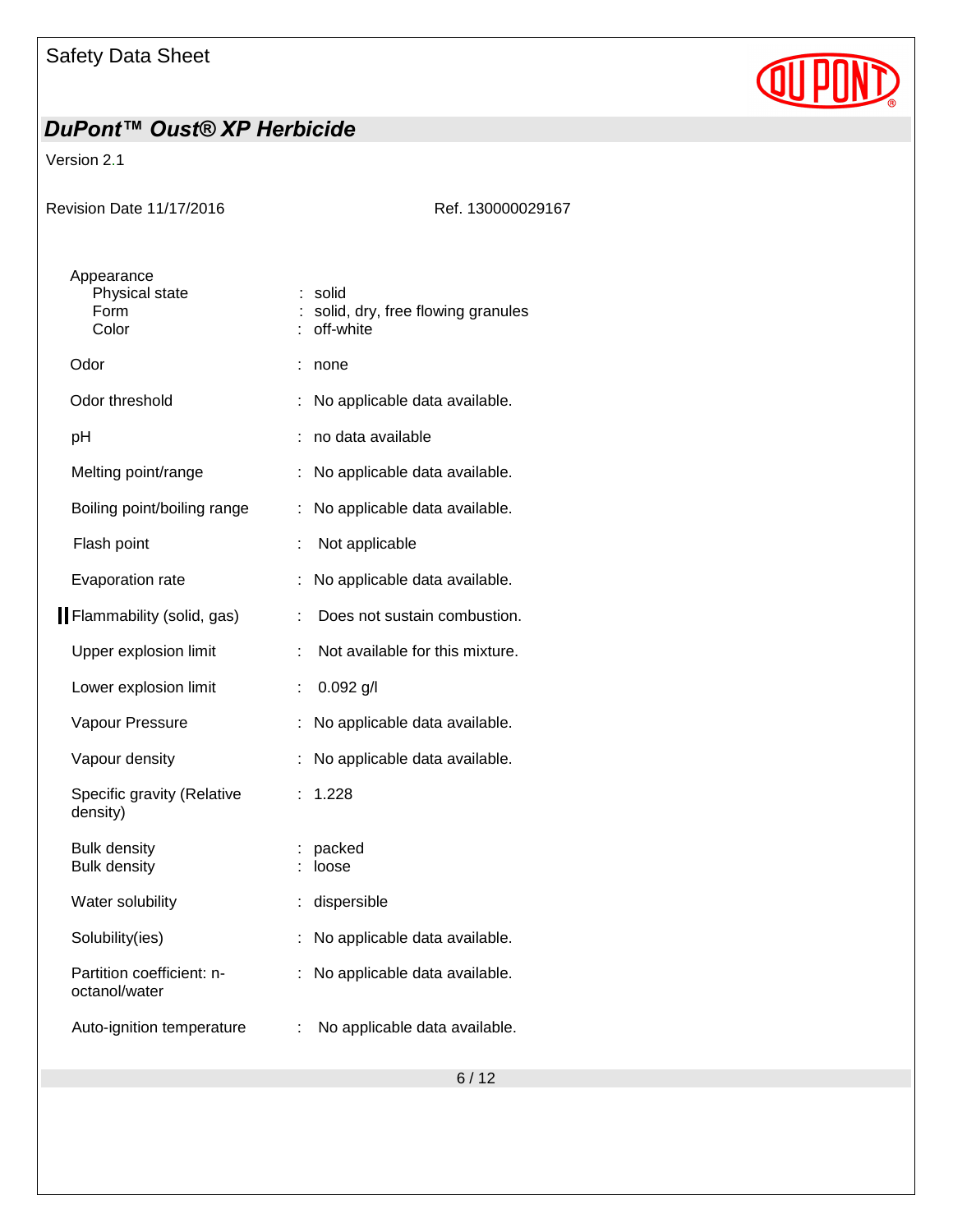

#### Version 2.1

| Revision Date 11/17/2016                          |          | Ref. 130000029167                                              |
|---------------------------------------------------|----------|----------------------------------------------------------------|
| Decomposition temperature<br>Viscosity, kinematic | ÷.<br>÷. | No applicable data available.<br>No applicable data available. |
| Viscosity, dynamic                                | ÷        | No applicable data available.                                  |
| <b>SECTION 10. STABILITY AND REACTIVITY</b>       |          |                                                                |
| Reactivity                                        |          | No applicable data available.                                  |

| Chemical stability                    |                | Stable at normal temperatures and storage conditions.                                                                                    |
|---------------------------------------|----------------|------------------------------------------------------------------------------------------------------------------------------------------|
| Possibility of hazardous<br>reactions | $\mathbb{R}^n$ | Hazardous polymerization will not occur.                                                                                                 |
| Conditions to avoid                   |                | : To avoid thermal decomposition, do not overheat. Under severe dusting<br>conditions, this material may form explosive mixtures in air. |
| Incompatible materials                |                | None reasonably foreseeable.                                                                                                             |
| Hazardous decomposition<br>products   |                | Decomposition will not occur.                                                                                                            |

#### **SECTION 11. TOXICOLOGICAL INFORMATION**

| DuPont <sup>™</sup> Oust <sup>®</sup> XP Herbicide |                     |  |                                                                                                     |  |  |
|----------------------------------------------------|---------------------|--|-----------------------------------------------------------------------------------------------------|--|--|
|                                                    | Inhalation 4 h LC50 |  | $> 5.3$ mg/l, Rat                                                                                   |  |  |
|                                                    | Dermal LD50         |  | $> 5,000$ mg/kg, Rat                                                                                |  |  |
|                                                    | Oral LD50           |  | $> 5,000$ mg/kg, Rat                                                                                |  |  |
|                                                    | Skin irritation     |  | slight irritation, Rabbit<br>Information source: Internal study report (Data on the product itself) |  |  |
|                                                    |                     |  | No skin irritation, Rabbit<br>Minimal effects that do not meet the threshold for classification.    |  |  |
|                                                    | Eye irritation      |  | slight irritation, Rabbit<br>Information source: Internal study report (Data on the product itself) |  |  |
|                                                    |                     |  | No eye irritation, Rabbit<br>Minimal effects that do not meet the threshold for classification.     |  |  |
|                                                    | Sensitisation       |  | Animal test did not cause sensitization by skin contact., Guinea pig                                |  |  |
|                                                    |                     |  | 7/12                                                                                                |  |  |
|                                                    |                     |  |                                                                                                     |  |  |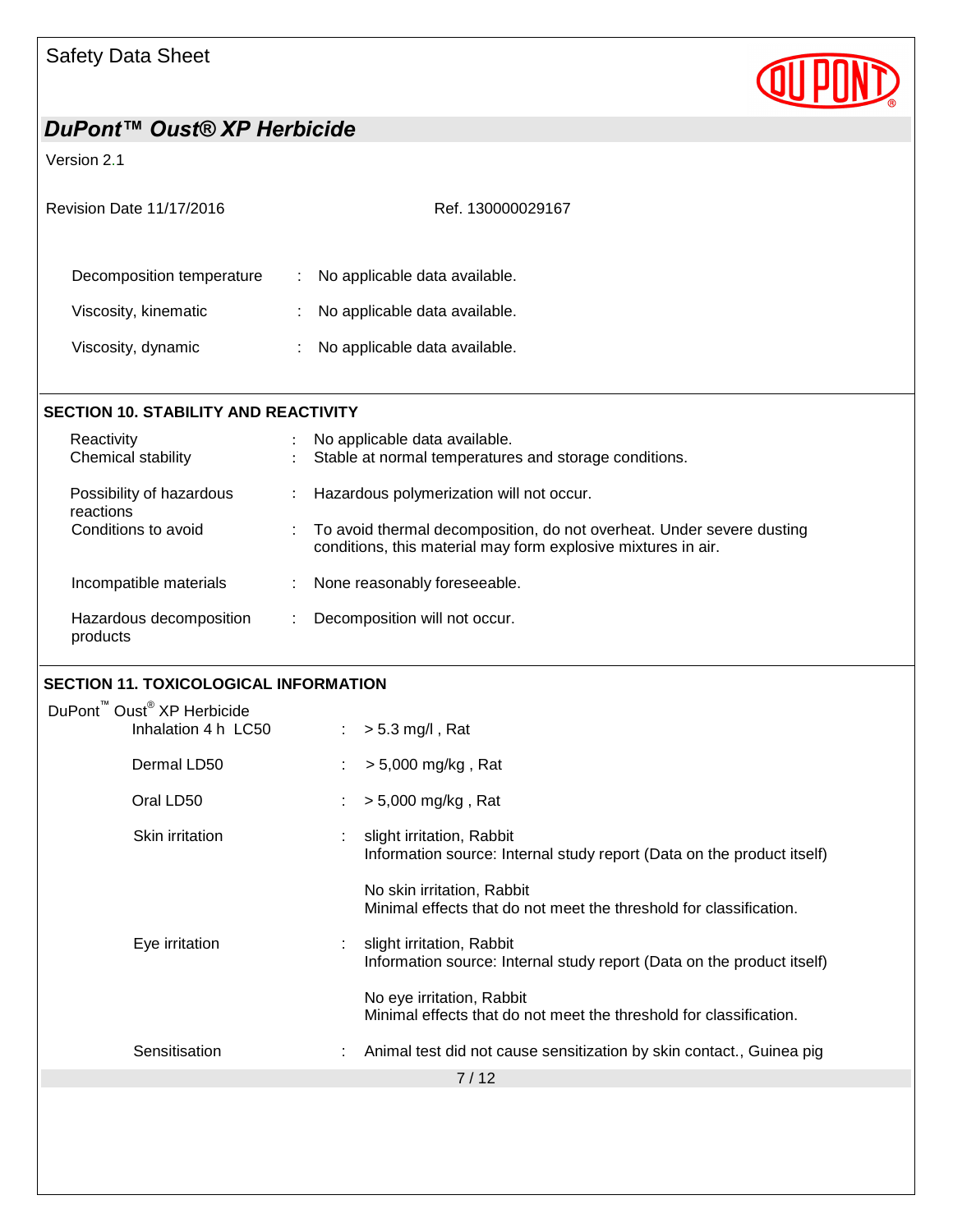

| Version 2.1                                   |                                                                                                                                                                                                                                                                                                                                                                                                                                  |
|-----------------------------------------------|----------------------------------------------------------------------------------------------------------------------------------------------------------------------------------------------------------------------------------------------------------------------------------------------------------------------------------------------------------------------------------------------------------------------------------|
| Revision Date 11/17/2016                      | Ref. 130000029167                                                                                                                                                                                                                                                                                                                                                                                                                |
|                                               | Information source: Internal study report (Data on the product itself)                                                                                                                                                                                                                                                                                                                                                           |
| Further information                           | Information presented in this Section conforms to the requirements of<br>the Occupational Safety and Health Administration (OSHA) Hazard<br>Communication Standard of 2012. See Section 15 for applicable<br>information conforming to the requirements of the Federal Insecticide<br>Fungicide and Rodenticide Act (FIFRA), as required by the US<br>Environmental Protection Agency (EPA), or by state Regulatory<br>Agencies. |
| Sulfometuron methyl<br>Repeated dose toxicity | The following effects occurred at levels of exposure that significantly<br>exceed those expected under labeled usage conditions.                                                                                                                                                                                                                                                                                                 |
|                                               | No toxicological effects warranting significant target organ toxicity<br>classification were seen below the recommended guidance values for<br>classification.                                                                                                                                                                                                                                                                   |
|                                               | Oral<br>Dog                                                                                                                                                                                                                                                                                                                                                                                                                      |
|                                               | Abnormal decrease in number of red blood cells                                                                                                                                                                                                                                                                                                                                                                                   |
|                                               | Oral<br>Rat                                                                                                                                                                                                                                                                                                                                                                                                                      |
|                                               | Reduced body weight gain, Liver effects, Organ weight changes                                                                                                                                                                                                                                                                                                                                                                    |
|                                               | Oral<br>Mouse                                                                                                                                                                                                                                                                                                                                                                                                                    |
|                                               | Reduced body weight gain, Organ weight changes                                                                                                                                                                                                                                                                                                                                                                                   |
| Carcinogenicity                               | Not classifiable as a human carcinogen.<br>Animal testing did not show any carcinogenic effects.                                                                                                                                                                                                                                                                                                                                 |
| Mutagenicity                                  | Animal testing did not show any mutagenic effects.<br>Tests on bacterial or mammalian cell cultures did not show mutagenic<br>effects.                                                                                                                                                                                                                                                                                           |
| Reproductive toxicity                         | No toxicity to reproduction                                                                                                                                                                                                                                                                                                                                                                                                      |
| Teratogenicity                                | Animal testing showed effects on embryo-fetal development at levels                                                                                                                                                                                                                                                                                                                                                              |
|                                               | 8/12                                                                                                                                                                                                                                                                                                                                                                                                                             |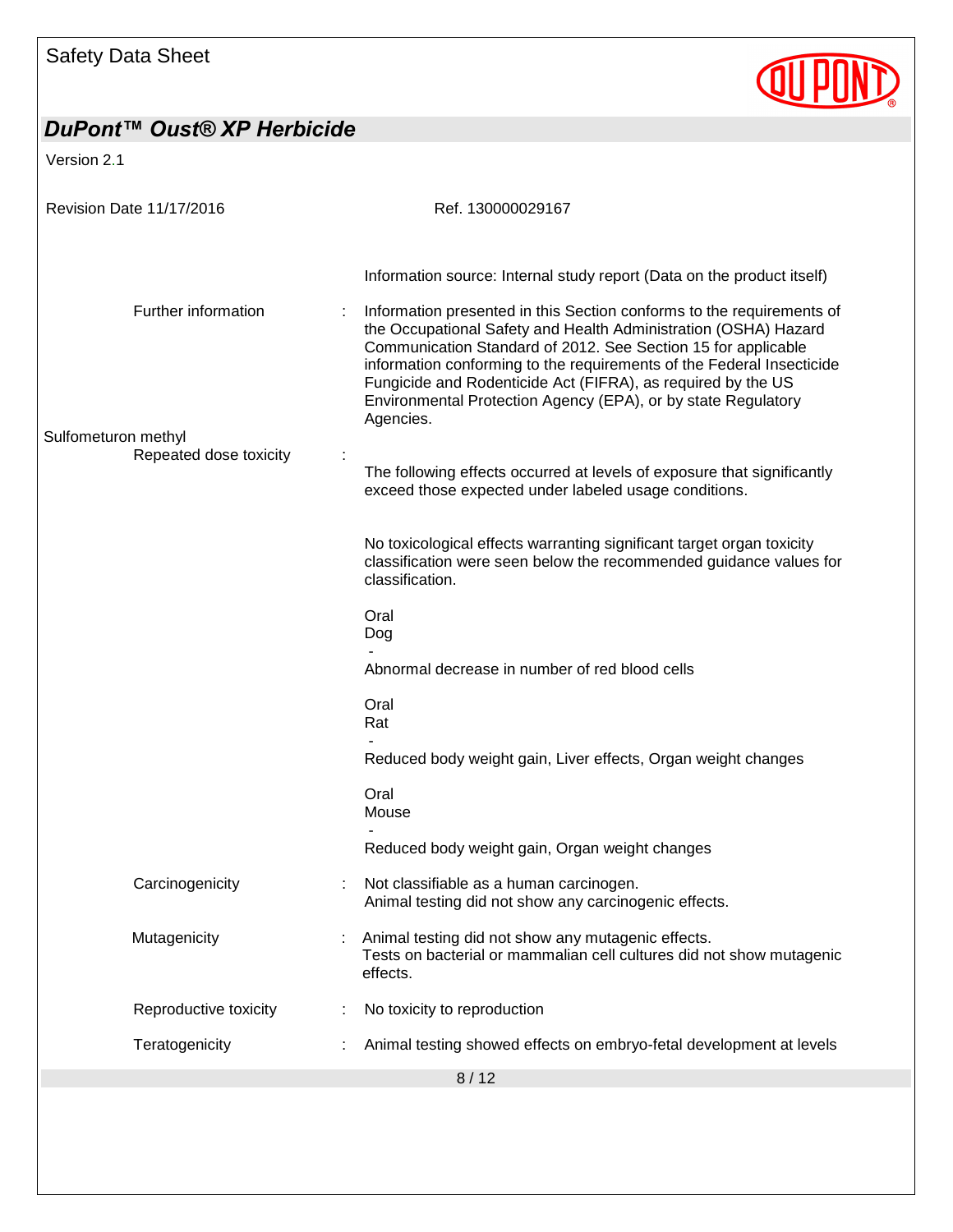

Version 2.1

Revision Date 11/17/2016 **Ref. 130000029167** 9 / 12 equal to or above those causing maternal toxicity. **Carcinogenicity** The carcinogenicity classifications for this product and/or its ingredients have been determined according to HazCom 2012, Appendix A.6. The classifications may differ from those listed in the National Toxicology Program (NTP) Report on Carcinogens (latest edition) or those found to be a potential carcinogen in the International Agency for Research on Cancer (IARC) Monographs (latest edition). None of the components present in this material at concentrations equal to or greater than 0.1% are listed by IARC, NTP, or OSHA, as a carcinogen. **SECTION 12. ECOLOGICAL INFORMATION** Aquatic Toxicity Sulfometuron methyl 96 h LC50 : Oncorhynchus mykiss (rainbow trout) > 148 mg/l 120 h EC50 : Pseudokirchneriella subcapitata (green algae) 0.0046 mg/l 48 h EC50 : Daphnia magna (Water flea) > 150 mg/l Trisodium phosphate dodecahydrate 96 h EC50 : Gambusia affinis (Mosquito fish) 151 mg/l 96 h EC50 : Daphnia magna (Water flea) 126 mg/l Environmental Fate DuPont™ Oust® XP Herbicide Biodegradability : Not readily biodegradable. Estimation based on data obtained on active ingredient. Bioaccumulation : Does not bioaccumulate. Estimation based on data obtained on active ingredient. Additional ecological information : Environmental Hazards: Do not apply directly to water, or to areas where surface water is present, or to intertidal areas below the mean high water mark. Do not contaminate water when cleaning equipment or disposing of equipment washwaters or rinsate.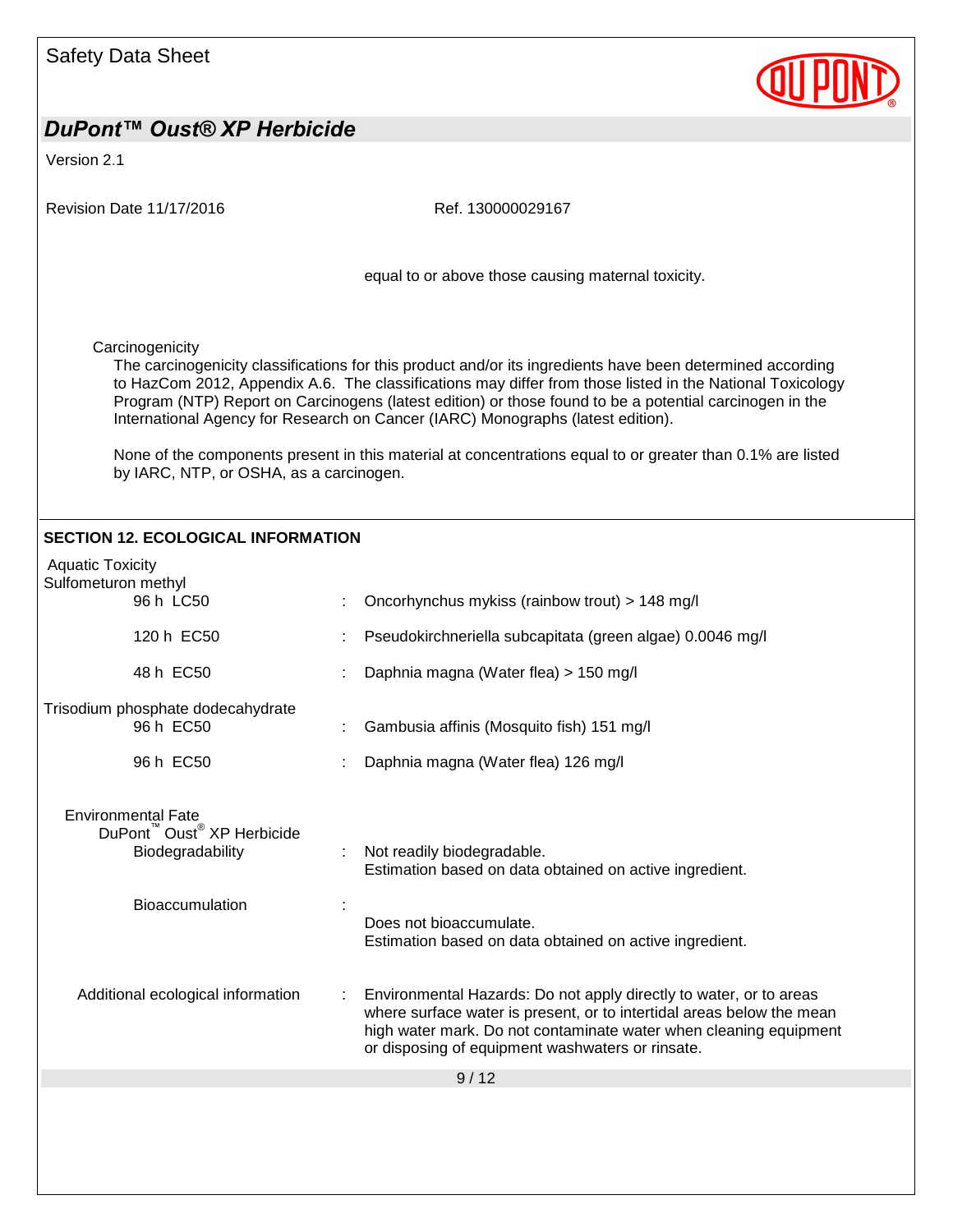

# *DuPont™ Oust® XP Herbicide* Version 2.1 Revision Date 11/17/2016 **Ref. 130000029167** 10 / 12 **SECTION 13. DISPOSAL CONSIDERATIONS** Waste disposal methods - Product : Do not contaminate water, food or feed by disposal. Wastes resulting from the use of this product must be disposed of on site or at an approved waste disposal facility. Waste disposal methods - Container : Container Refilling and Disposal: Refer to the product label for instructions. Do not transport if this container is damaged or leaking. In the event of a major spill, fire or other emergency, call 1-800-441-3637 day or night. Contaminated packaging : No applicable data available. **SECTION 14. TRANSPORT INFORMATION** IATA\_C UN number : 3077 Proper shipping name : Environmentally hazardous substance, solid, n.o.s. (Sulfometuron methyl) Class : 9<br>Packing group : 111 Packing group Labelling No. : 9MI IMDG UN number : 3077 Proper shipping name : ENVIRONMENTALLY HAZARDOUS SUBSTANCE, SOLID, N.O.S. (Sulfometuron methyl) Class : 9 Packing group : III Labelling No. 1997 Marine pollutant : yes (Sulfometuron methyl) Not regulated as a hazardous material by DOT. Marine Pollutants assigned UN number 3077 and 3082 in single or combination packaging containing a net quantity per single or inner packaging of 5 L or less for liquids or having a net mass per single or inner packaging of 5 KG or less for solids may be transported as non-dangerous goods as provided in section 2.10.2.7 of IMDG code, IATA special provision A197, and ADR/RID special provision 375.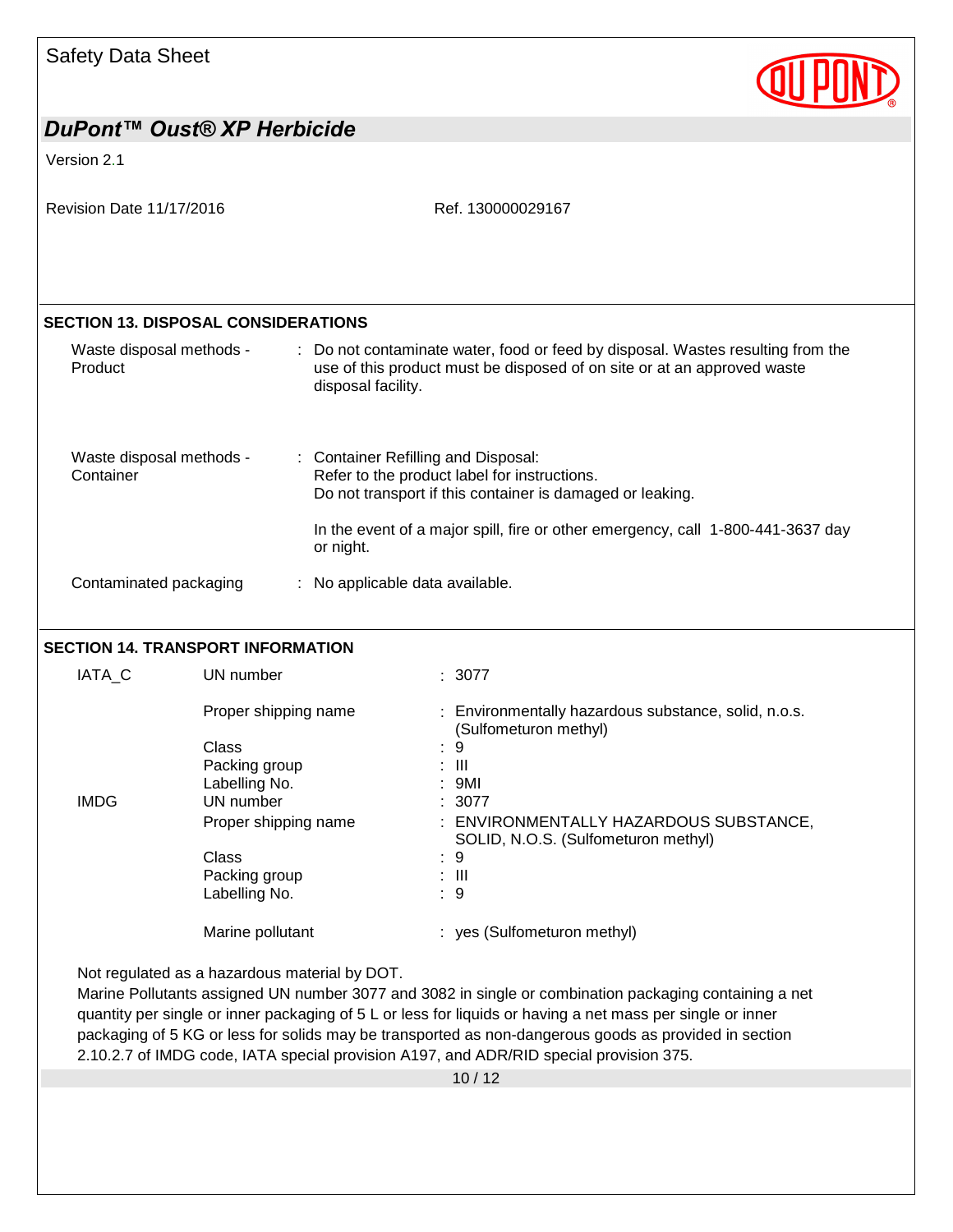

# *DuPont™ Oust® XP Herbicide* Version 2.1 Revision Date 11/17/2016 Ref. 130000029167

#### **SECTION 15. REGULATORY INFORMATION**

| Other regulations                                | : This Safety Data Sheet is for a pesticide product registered by the US<br>Environmental Protection Agency (USEPA) and various state regulatory<br>agencies, and is therefore also subject to certain requirements under US and<br>state pesticide laws, including the Federal Insecticide Fungicide and<br>Rodenticide Act (FIFRA). These requirements differ from the classification<br>criteria and hazard information required by OSHA for safety data sheets, and<br>for workplace labels of non-pesticide chemicals. The following is information<br>determined by USEPA, and various states.<br>CAUTION! |  |
|--------------------------------------------------|------------------------------------------------------------------------------------------------------------------------------------------------------------------------------------------------------------------------------------------------------------------------------------------------------------------------------------------------------------------------------------------------------------------------------------------------------------------------------------------------------------------------------------------------------------------------------------------------------------------|--|
|                                                  | Causes moderate eye irritation. Avoid contact with skin, eyes and clothing.                                                                                                                                                                                                                                                                                                                                                                                                                                                                                                                                      |  |
| SARA 313 Regulated<br>Chemical(s)                | This material does not contain any chemical components with known CAS<br>numbers that exceed the threshold (De Minimis) reporting levels established<br>by SARA Title III, Section 313.                                                                                                                                                                                                                                                                                                                                                                                                                          |  |
| PA Right to Know<br><b>Regulated Chemical(s)</b> | Substances on the Pennsylvania Hazardous Substances List present at a<br>concentration of 1% or more (0.01% for Special Hazardous Substances):<br>Sucrose, Trisodium phosphate dodecahydrate, 1,2-Benzisothiazol-3(2H)-one<br>1,1-dioxide                                                                                                                                                                                                                                                                                                                                                                        |  |
| NJ Right to Know<br>Regulated Chemical(s)        | Substances on the New Jersey Workplace Hazardous Substance List present<br>at a concentration of 1% or more (0.1% for substances identified as<br>carcinogens, mutagens or teratogens): 1,2-Benzisothiazol-3(2H)-one 1,1-<br>dioxide                                                                                                                                                                                                                                                                                                                                                                             |  |
| Title III hazard<br>classification               | : Acute Health Hazard: Yes<br>Chronic Health Hazard: No<br>Fire: No<br>Reactivity/Physical hazard: No<br>Pressure: No                                                                                                                                                                                                                                                                                                                                                                                                                                                                                            |  |
| EPA Reg. No.                                     | 352-601<br>In the United States this product is regulated by the US Environmental<br>Protection Agency (EPA) under the Federal Insecticide, Fungicide and<br>Rodenticide Act (FIFRA). It is a violation of Federal law to use this product in                                                                                                                                                                                                                                                                                                                                                                    |  |
| 11/12                                            |                                                                                                                                                                                                                                                                                                                                                                                                                                                                                                                                                                                                                  |  |
|                                                  |                                                                                                                                                                                                                                                                                                                                                                                                                                                                                                                                                                                                                  |  |